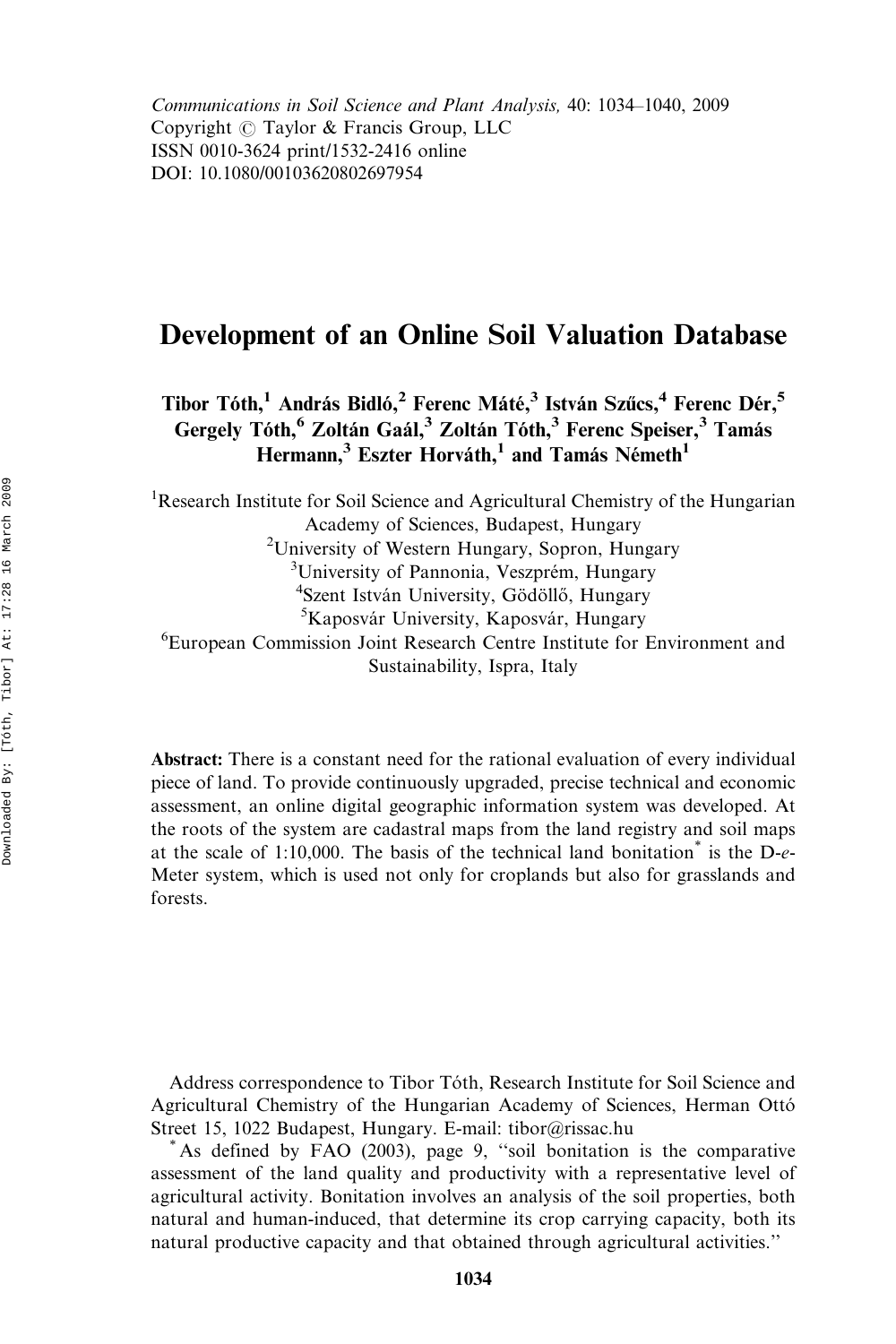#### Online Soil Valuation Database 1035

The algorithm for the calculation of the land quality index, which is the core of the D-e-Meter system, was developed with a database of 60,000 plots that were monitored during a 5-year period. Based on cultivation field records and a comprehensive system of economic valuation, the indicator ''total standard gross margin'' was calculated and finally a land value index in euro/ha was provided.

Keywords: Bonitation, GIS, soil valuation

# INTRODUCTION

There is an increasing need for improved land valuation all over the world (Burrough 1987; Rossiter 1996). Along with increasing data requirements, there is a range of new technologies, such as computerized spatial data management, remote sensing, and online query techniques, that can be used to improve soil bonitation and land valuation (Lemmens and Kurm 2000).

After one-and-a-half centuries of utilization of the ''Gold Crown'' land value index (Dömsödi 2006), in spite of new initiatives (Fórizs, Máté, and Stefanovits 1971), there is no functional modern land valuation in Hungary. A new soil bonitation index was developed (Gaál, Máté, and Tóth 2003) by our team to facilitate improved land bonitation and valuation. The basis of the new system is the D-e-Meter soil quality index (or bonitation number). The index value is calculated with the help of a complex geographical information system (GIS) of soil and other maps online in realtime.

After the earlier developments, at present the concept of D-e-Meter soil quality index is being extended from croplands for other land uses, such as grasslands (Dér et al. 2003) and forests (Bidló et al. 2003).

Earlier we showed the concepts and difficulties of coupling the physical characteristics of lands (Hermann et al. 2006; Tóth et al. 2006a) and the economics of land use (Tóth et al. 2006b, 2006c, 2007).

After this, the next stage is the development of the land valuation system and its realization in the GIS and this publication will focus on these achievements (Szűcs, Farkasné Fekete, and Dobó 2006; Fekete Farkas 2006).

### MATERIALS AND METHODS

In the frame of the previous D-e-Meter project, an Internet-based soil quality index was developed, which is based on the processing of three major databases: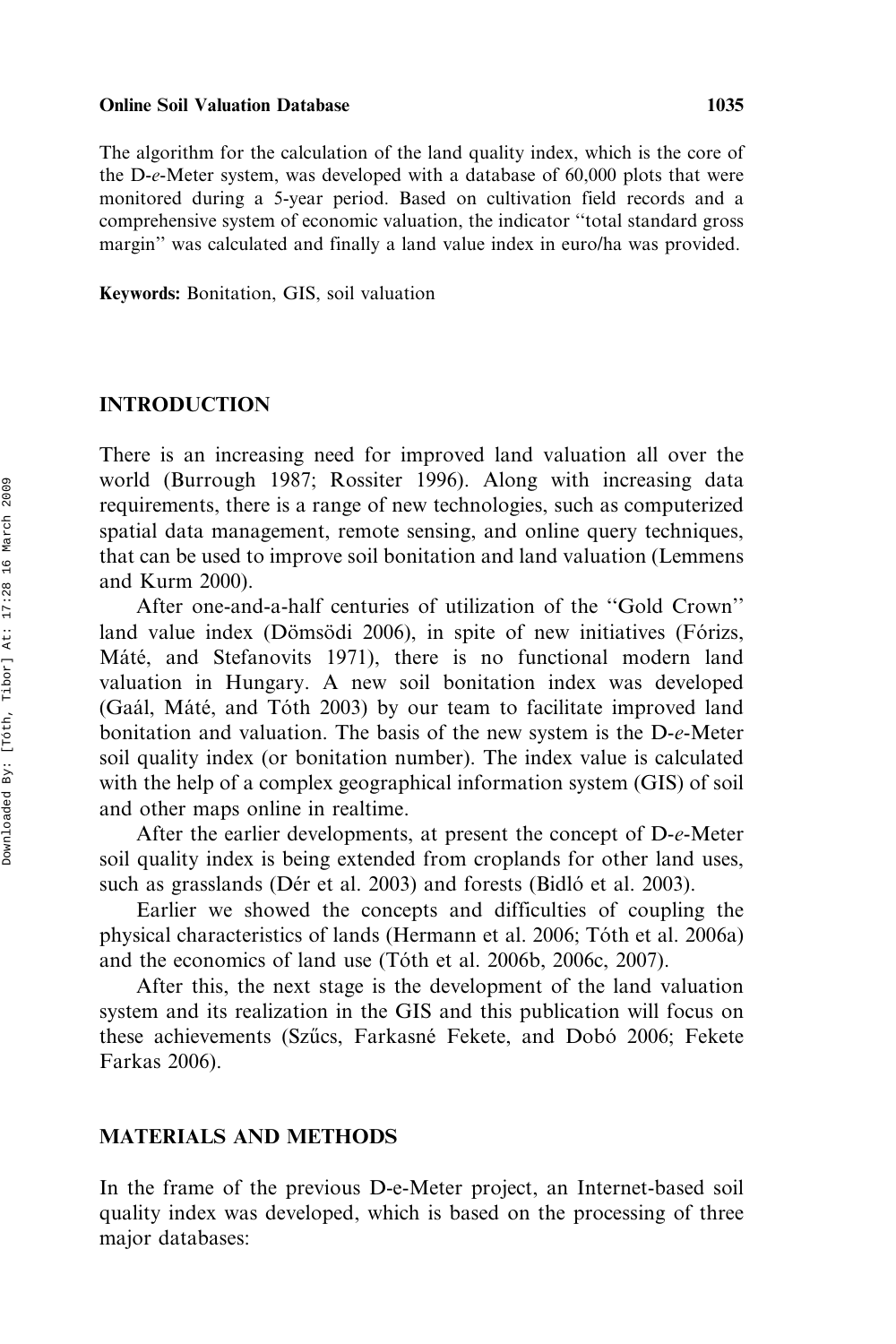1. The statistical interpretation of the Hungarian Soil Fertility Monitoring System (AIIR) soil and yield database compiled between 1985 and 1989 from the agronomic field records kept by the farms. These data were collected from 60,000 fields, covering 4 million hectares yearly (Vass et al. 2003). The database contains information on basic data for identification

(location, size, slope, exposure, meteorological Gold Crown land value, etc.); soil analytical data [pH, texture, organic matter, nitrogen, phosphorus, potassium concentrations]; and agronomic field records (crops, crop rotations, yields, application of fertilizers, and manure).

- 2. Statistical processing of data from the long-term field trial network (Magyar et al. 2002). Nine field study sites provided data from longterm field experiments running with the same standard fertilization rates but representing nine different agroecological regions of Hungary (Bircsák and Németh 2002).
- 3. Data collected in pilot study sites of farms on the effects of cultivation and crop rotation on yields (Gaál, Máté, and Tóth 2003). The five steps in the calculation of D-e-Meter points were as follows. Step 1: Base point calculated for a) each genetic soil subtype of the Hungarian national soil classification scheme (Szabolcs 1966) specified for b) crop type, c) water regime of the soil, and d) management intensity level (extensive or intensive) for e) each meteorological region of the grown crop and f) each meteorological type of the year (dry, average, good in terms of the crop yield). Step 2: Different ranges of soil parameters are used to correct the effect (soil texture category, soil organic matter category, soil pH category, soil parent material). Step 3: Different levels of nutrients are used to correct the effect. Step 4: Relief and exposure are used to correct the effect. Step 5: Fore crops are used to correct the effect (Tóth et al. 2006d, 2006e, 2006f).

The study site is a contiguous area of Zala County as shown in Figure 1.

# RESULTS AND DISCUSSION

# Economic Studies for the Calculation of Land Valuation Algorithm

The land value is closely connected to the D-e-Meter soil quality index (To´th et al. 2006c). A set of correction factors is considered when the land value is calculated as was shown by Tóth et al.  $(2007)$ . These are 1) the fragmentation of the area, 2) the possibility to irrigate, 3) obstructive objects in the field (elements of infrastructure), 4) accessibility of the area, 5) infrastructure, and 6) distance from waste storage facility. The values of correction factors range between 0.8 and 1.15 and are used as multipliers of the D-e-Meter points.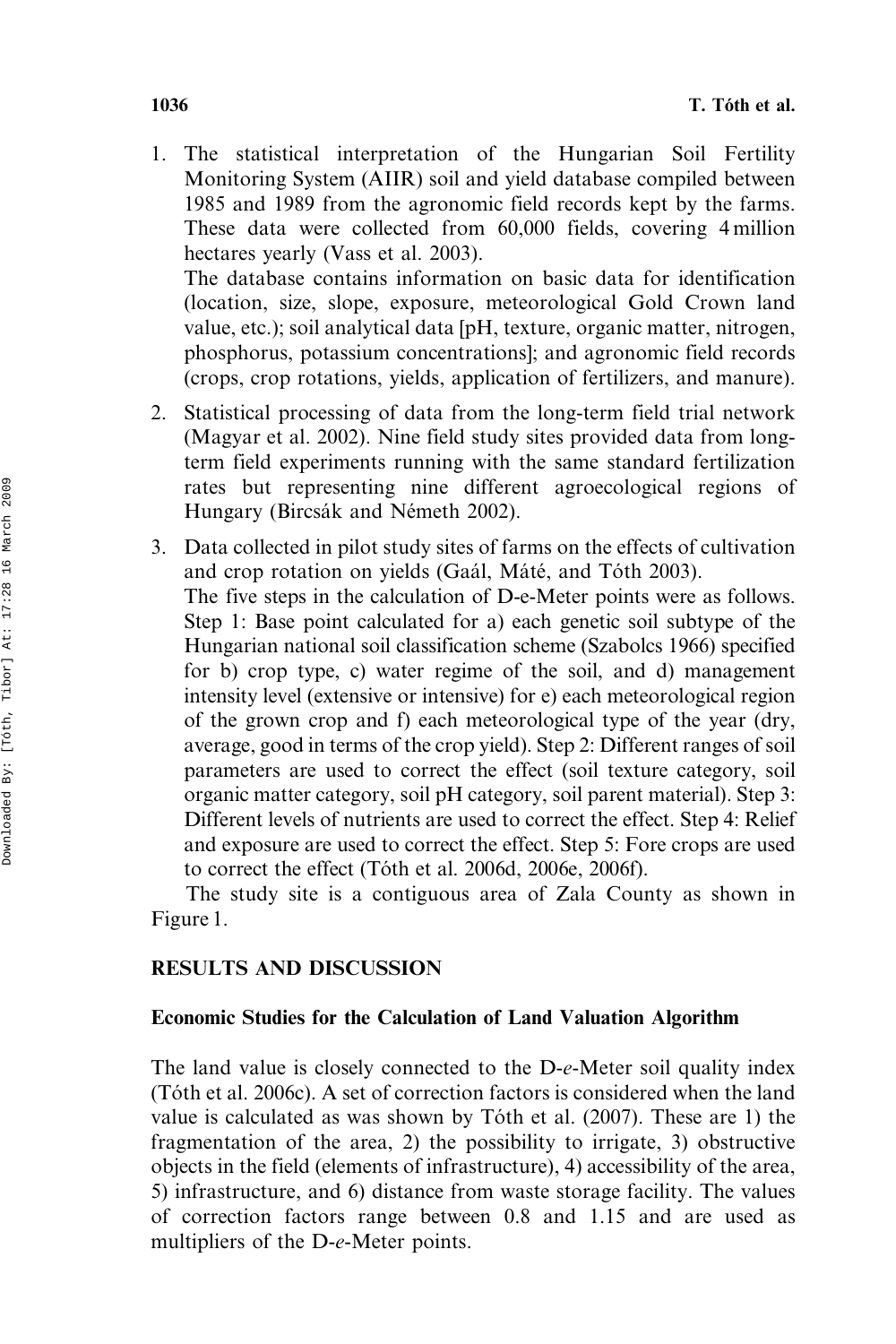#### **Online Soil Valuation Database 1037** 1037



a) Nevallable large-scale soil maps in Hungary



**Figure 1.** (a) The study site in southwestern Hungary on the right bank of the Zala river before it flows into Lake Balaton. The rectangles indicate the 1:10,000 scale genetic soil maps in the national grid system (Hungarian Datum). (b) The plots selected in the study site are indicated by pale color.

The correction factors are read from digitized soil maps; therefore their interpretation is completely automatic in the GIS.

### Sustainable Land Use Planning with the System

Soil texture and slope are two fundamental characteristics of plots. Based on the texture and slope categories calculated by the digital elevation model, important decisions can be made. Those areas that must be excluded from plowing can be automatically delineated. According to the Good Farming Practice as suggested by the European Union Council Regulations, plots with slope gradients exceeding 12 degrees must not be cropped with row crops. The delineation of those areas where the steep gradient of the land causes overconsumption of engine fuel can be carried out automatically in the online system.

In Figure 2a, increasingly dark tones indicate the patches of our Zala study site with increasing clay content, and in Figure 2b the tones indicate the slope degree categories, which are related to fuel consumption. Considering such maps is indispensable because of the evident effect of soil texture on soil cultivation requirements, fuel requirement, and length of growing season as well.

# **CONCLUSIONS**

Based on the D-e-Meter soil quality index of agricultural plots, we developed the framework of land value calculation based on an online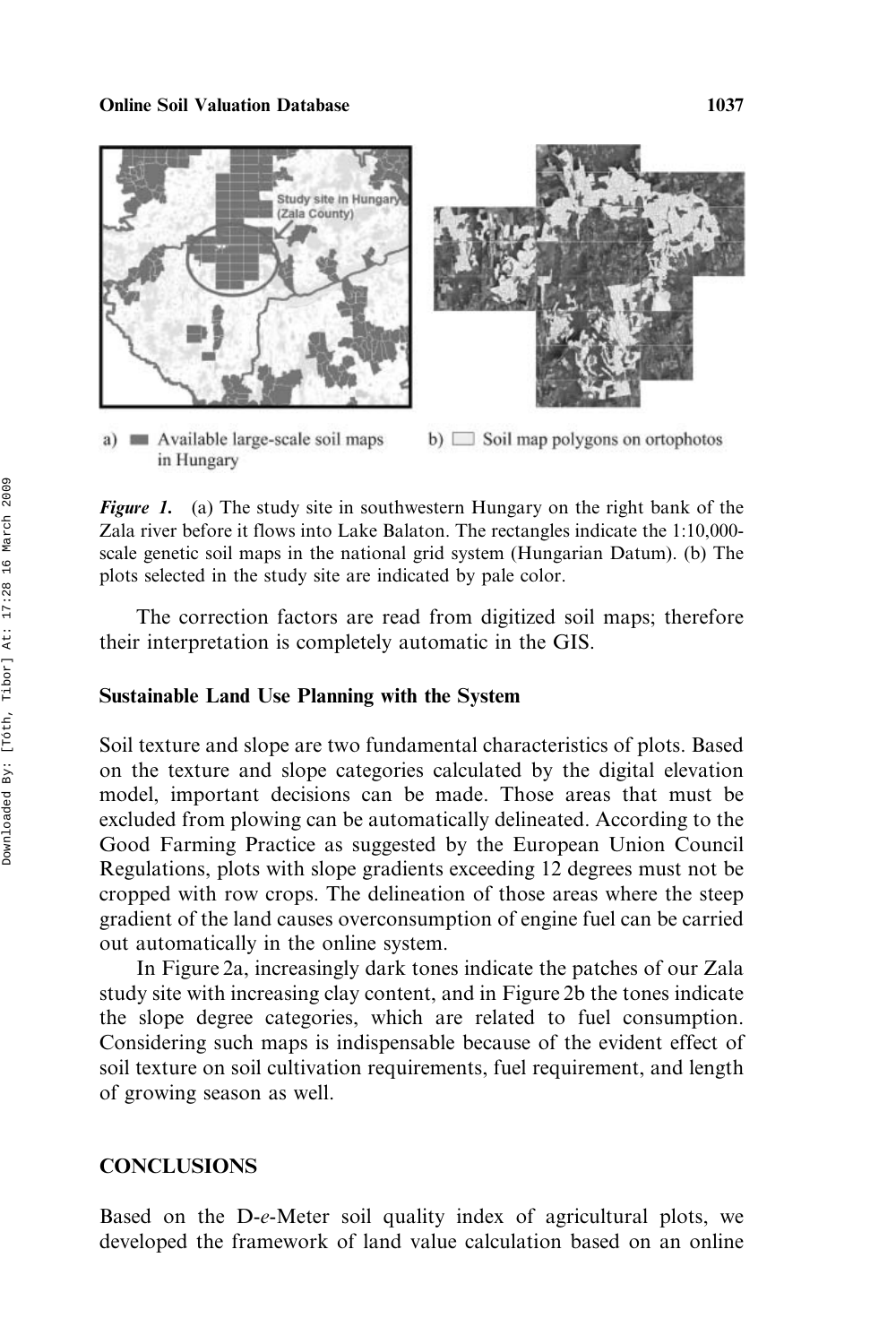

Figure 2. a) Map of soil texture according on the available soil information in study site: lightest tone shows sand, black shows clayey texture. b) Extra fuel consumption on the base of slope in study site [dark grey  $(>25\%)$  > light grey  $(>10\%)$  > green] due to slope.

GIS. From the soil D-e-Meter soil quality index, the D-e-Meter land value can be effectively calculated through the use of digitized databases. There are further opportunities to improve the sustainability of land use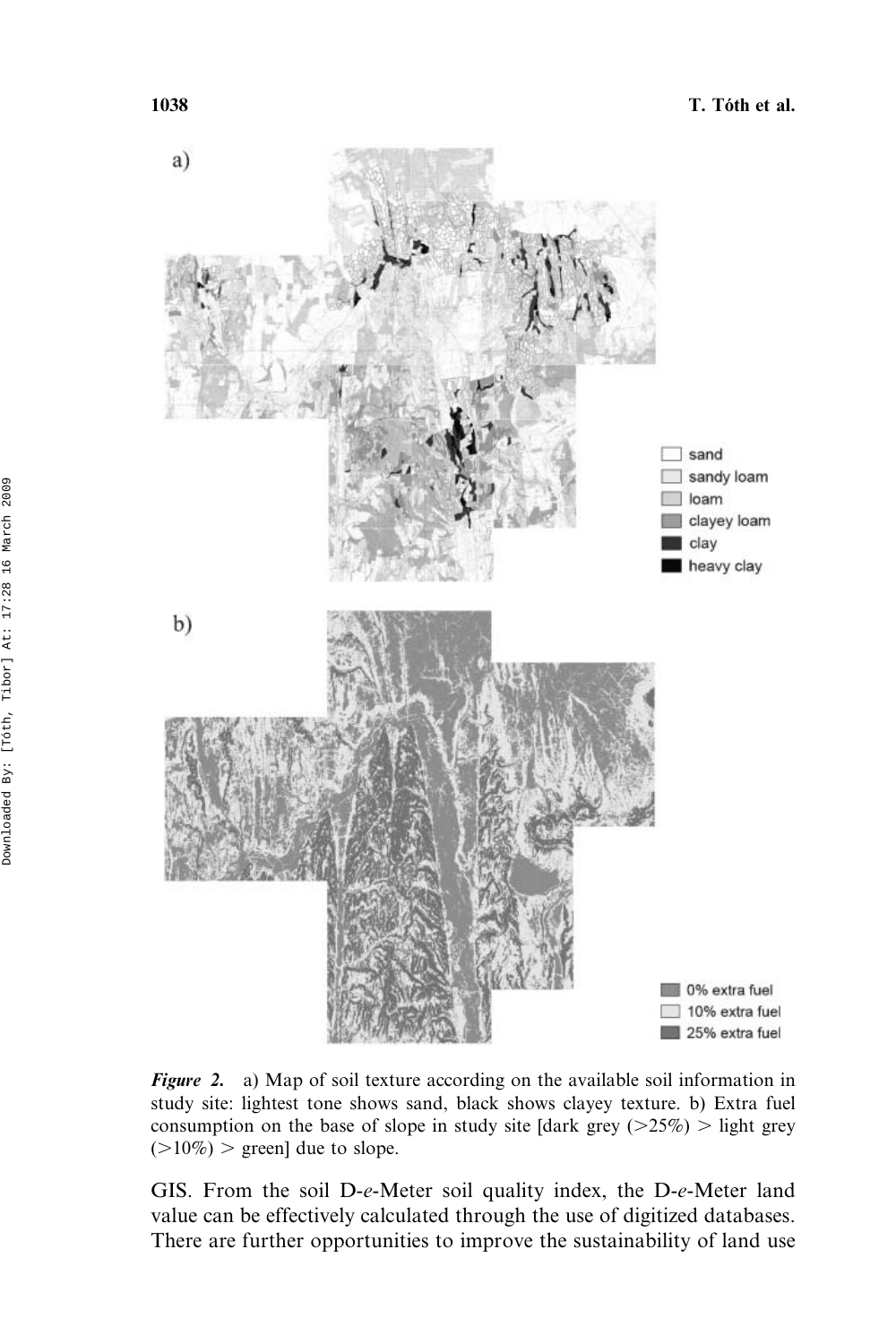#### Online Soil Valuation Database 1039

by optimizing fuel utilization, crop rotation, and so on inherent to the system.

### ACKNOWLEDGMENTS

The presented work was supported financially by the National Research and Development Program (OM 4/015/2004 NKFP and GVOP (AKF) 2004–3.1.1 grants).

# **REFERENCES**

- Bidló, A., B. Heil, G. Illés, and G. Kovács. 2003. Forest habitat classification in Hungary and its problems. In Land valuation and land use information, ed. Z. Gaál, F. Máté, and G. Tóth, 115–124. Keszthely: Veszprém University (in Hungarian).
- Bircsák, É, and T. Németh. 2002. Nitrate-N in the soil profiles of long-term field experiments. Agrokémia és Talajtan 51:139–146.
- Burrough, P. A. 1987. Mapping and map analysis: New tools for land evaluation. Soil Use and Management 3:20–25.
- Dér, F., I. Marton, T. Németh, L. Pásztor, and J. Szabó. 2003. Habitat evaluation of grasslands. In *Land valuation and land use information*, ed. Z. Gaál, F. Máté, and G. Tóth, 125–130. Keszthely: Veszprém University (in Hungarian).
- Dömsödi, J. 2006. Land use. Budapest-Pécs: Editorial Campus (in Hungarian).
- FAO. 2003. Fertilizer use by crop in Uzbekistan. Rome: Land and Plant Nutrition Management Service, Land and Water Development Division, FAO.
- Fekete Farkas, M. 2006. Externalities in agriculture. Agroinform Vol. 15. K*+*F Supplementum 2006 16–18 (in Hungarian).
- Fórizs, J., F. Máté, and P. Stefanovits. 1971. Soil bonitation land valuation. MTA Agrártud. Oszt. Közlem. 30:359-378.
- Gaál, Z., F. Máté, and G. Tóth. (Eds.). 2003. Land valuation and land use information. Keszthely: Veszprém University.
- Hermann, T., A. Makó, F. Máté, G. Tóth, and Z. Tóth. 2006. Soil fertility assessment in a case study in Hungary. Cereal Research Communications 34:199–201.
- Lemmens, M. J. P. M., and J. Kurm. 2000. Integrating GIS with a Land Valuation Information System: some non-technical considerations for the Estonian case. In Proc. UDMS 2000, 22nd Urban Data Management Symposium. Including the Proceedings of the Seminar on Land Markets and Land Consolidation in Central Europe. *Delft*, The Netherlands, 11–15 September 2000. Urban Data Management Society. ed. E. M. Fendel, 15–23.
- Magyar, M., P. Csathó, K. Debreczeni, and K. Sárdi. 2002. Correlations among different P-test methods studied in a network of Hungarian P fertilization longterm field trials. Agrokémia és Talajtan 51:167–176.
- Rossiter, D. G. 1996. A theoretical framework for land evaluation. Geoderma 72:165–202